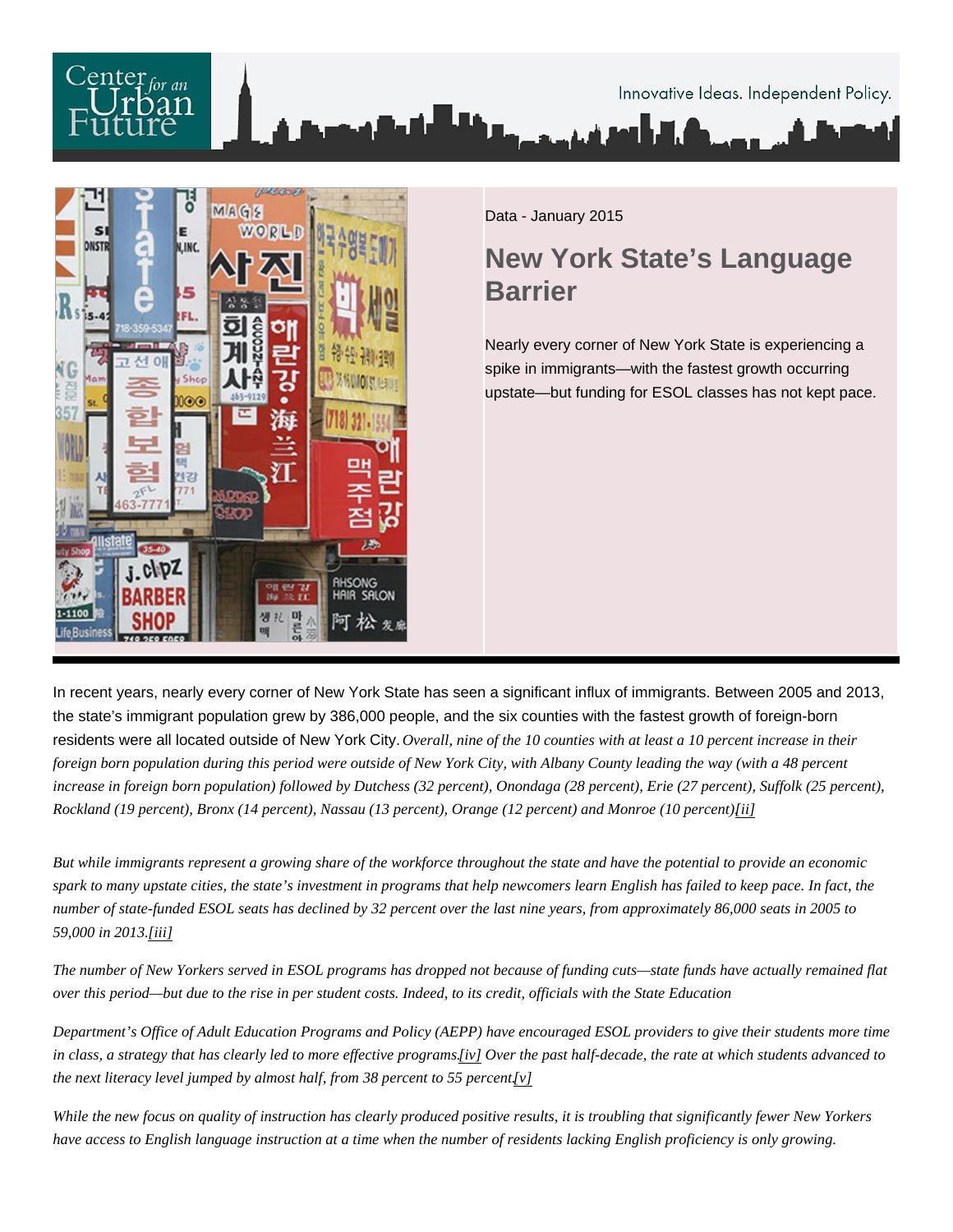Statewide, the number of residents who speak English less than very well grew by 14 percent—or 273,000 residents—between 2005 2013[vi] But the number of state-funded ESOL seats across the state declined by 32 percent during this period. While 2.3 million people in the state now have limited English proficiency, there are just 59,064 state-funded ESOL seats. Overall, state-funded ESOL seats ca accommodate only 1 in 39 residents lacking English proficiency.

The number of individuals with limited English proficiency (LEP) increased by at least 20 percent in five counties between 2005 and 2013: Albany (which registered an 82 percent increase), Nassau (40 percent), Suffolk (33 percent), Onondaga (32 percent), and Rock (23 percent).

Yet several counties have a shockingly small number of state-funded ESOL seats: Albany County has just 564 seats, Dutainess has 2 Orange has 102.

In recent years, New York State has taken several important steps to embrace immigrants. But more investment is needed hat program help the state's newest residents to learn English and integrate into the workforce. Such an investment would provide a key lift for immigrants, aid employers around the state who are increasingly hiring immigrants and deliver significant economic benefits to the state's economy. It would also provide a boost for a significant share of the state's working poor families. Statewide, 221,105 or 37 percent of low-income working families (earning less than 200% of the federal poverty level) include one or more adults who speak English less than we will

Research has shown that while many immigrants recognize that English proficiency is critical to a better economic future, a significant share of first and second generation immigrants lack workforce skills or lag significantly behind their nonimmigrant peers in terms of high school graduation, college access, and postsecondary degree conprigition.

By the Numbers

- Number of Immigrants in NYS, 201434 million
- Number of NYS residents 18 years old and older who speak English "less than very welliflion
- NYC residents who speak English "less than very well?" million
- Change in immigrant pop in NYS, 2005-20103 percent
- Change in percentage of New Yorkers who speak English "less than very well," 2005-240 percent
- Change in ESOL enrollment in NYS2 percent
- Total ESOL enrollment in NYS in 2013-59;064

The following are highlights about the growth in the number of immigrants, the number of residents with limited English proficiency and number of ESOL seats in the state's largest counties outside of New York City.

- Albany: Among the state's 15 largest counties, Albany County experienced the largest spike in both foreign-born residents (48 percent) and residents with limited English proficiency (82 percent). Though the county saw a slight uptick in ESOL seats durin the same time period, demand far outstrips the number of available seats.
- Dutchess Among the state's 15 largest counties, Dutchess County has experienced the second largest increase in its immigrant population at 32 percent growth between 2005 and 2013. Over the same period, Dutchess saw a 12 percent increase in the number of adults with limited English ability. But with only 229 people enrolled in ESOL classes countywide in 2013-14, current programs are only serving a fraction of the need.
- Onondaga Between 2005 and 2013, Onondaga Co. saw a 28 percent jump in its foreign-born population compared to just a 3 percent increase in its native-born population. Over the same period, there was a 32 percent increase in the number of adults w limited English proficiency. With enrollment in state-funded ESOL classes falling well below 2,000 in 2013-14, current programs are meeting only a fraction of the need.